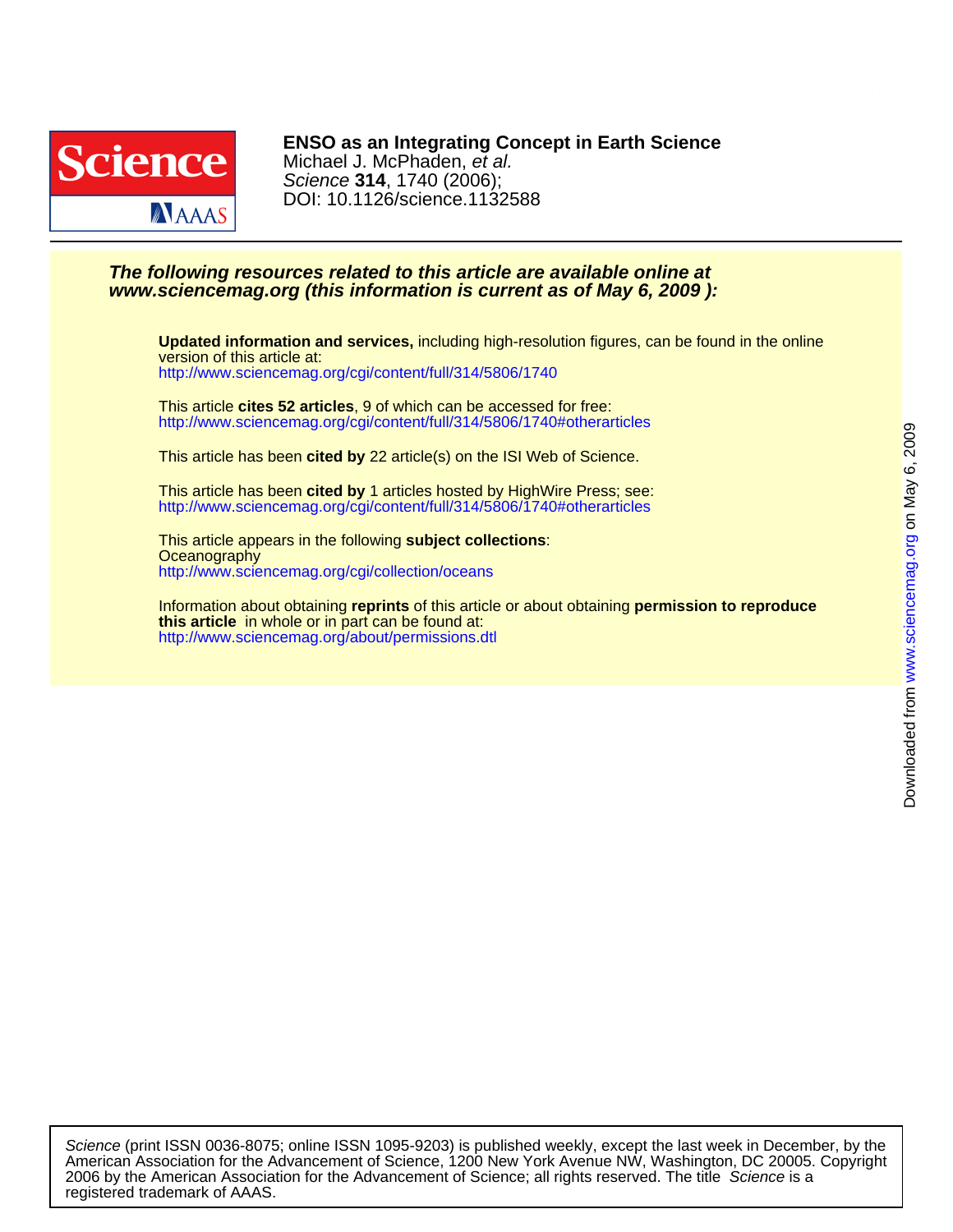# **ENSO as an Integrating<br>Concept in Earth Science**

Michael J. McPhaden,<sup>1</sup>\* Stephen E. Zebiak,<sup>2</sup> Michael H. Glantz<sup>3</sup>

The El Niño–Southern Oscillation (ENSO) cycle of alternating warm El Niño and cold La Niña events is the dominant year-to-year climate signal on Earth. ENSO originates in the tropical Pacific through interactions between the ocean and the atmosphere, but its environmental and socioeconomic impacts are felt worldwide. Spurred on by the powerful 1997–1998 El Niño, efforts to understand the causes and consequences of ENSO have greatly expanded in the past few years. These efforts reveal the breadth of ENSO's influence on the Earth system and the potential to exploit its predictability for societal benefit. However, many intertwined issues regarding ENSO dynamics, impacts, forecasting, and applications remain unresolved. Research to address these issues will not only lead to progress across a broad range of scientific disciplines but also provide an opportunity to educate the public and policy makers about the importance of climate variability and change in the modern world.

The El Niño–Southern Oscillation (ENSO)<br>cycle, a fluctuation between unusually<br>warm (El Niño) and cold (La Niña) con-<br>ditions in the tronical Pacific is the most cycle, a fluctuation between unusually warm (El Niño) and cold (La Niña) conditions in the tropical Pacific, is the most prominent year-to-year climate variation on Earth. El Niño and La Niña typically recur every 2 to 7 years and develop in association with swings in the Southern Oscillation, an atmospheric pressure pattern spanning the tropical Indian and Pacific Oceans that is intimately related to the strength of the Pacific trade winds. ENSO is unique among climate phenomena in its strength, predictability, and global influence, projecting beyond the tropical Pacific through atmospheric teleconnections that affect patterns of weather variability worldwide.

Major advances in ENSO research from the early 1980s to the mid-1990s included development of the ENSO observing system (1), theoretical understanding of the mechanisms responsible for the ENSO cycle and its global teleconnections  $(2, 3)$ , seasonal climate forecast models (4), and an elucidation of ENSO's human dimensions (5). Then, the extraordinary 1997–1998 El Niño focused worldwide attention on the ENSO cycle, its global impacts, and its socioeconomic consequences (6). Spurred by the enormity of this event, by some measures the strongest of the 20th century (7), interest in ENSO exploded in both the research community and the general public (8).

ENSO, with its cat's cradle of interconnected scientific and societal issues, has long been fertile ground for interdisciplinary research. Study of its causes and consequences takes on even greater importance today in view of efforts

to develop informed policies for sustainable development and responsible stewardship of the environment. This article provides perspectives on recent advances, current trends, and present challenges in ENSO research and applications.

#### ENSO Physics

A key feature of ocean-atmosphere interactions in the tropical Pacific is the positive feedback between trade wind intensity and zonal sea surface temperature (SST) contrasts referred to as the Bjerknes feedback (9). The trade winds normally pile up warm surface water in the western Pacific while upwelling colder water in the east from below the surface along the equator and off the west coast of South America. The resulting east-west surface temperature contrast reinforces an eastwest air pressure difference across the basin that in turn drives the trades.

During El Niño, the trade winds weaken along the equator as atmospheric pressure rises in the western Pacific and falls in the eastern Pacific. Anomalous warming in the central and eastern Pacific ensues as warm water in the western Pacific migrates eastward and upwelling is reduced (Fig. 1). The Bjerknes feedback now runs in reverse, with weakened trade winds and SST warming tendencies along the equator reinforcing one another as El Niño develops.

Weakened trade winds at the onset of El Niño generate basin-scale waves in sea level, upper ocean currents, and temperatures that rapidly propagate eastward and westward along the equator. These waves initially support the growth of anomalously warm SSTs. However, after transiting the basin and reflecting off the eastern and western boundaries, they act in concert with upwelling favorable waves generated by wind forcing at the height of El Niño to eventually shut off the warming (2). Equatorial wave-induced cooling thus represents a delayed negative feedback that brings about the demise of El Niño and, if strong enough, the initiation of La Niña. The combination of Bjerknes and equatorial wave feedbacks controls the magnitude and duration of individual ENSO events and the interval between them. The mean seasonal cycle also acts as a pacemaker for ENSO, with the largest SST anomalies typically occurring near the end of the calendar year.

This basic conceptual framework for understanding ENSO does not imply that it is a purely cyclic phenomenon. The fluctuation between warm and cold events exhibits considerable irregularity in amplitude, duration, temporal evolution, and spatial structure. This irregularity has been interpreted as resulting from either nonlinear chaotic dynamics of the ocean-atmosphere system or from stochastic forcing by weather noise, including episodic "westerly wind bursts" and other forms of intraseasonal atmospheric variability (2).

The life cycles of El Niño and La Niña differ in important details  $(10)$ , one of which is that nonlinear processes favor stronger El Niños than La Niñas (11). These differences may account in part for the skewed distribution of ENSO SST anomalies toward larger extreme warm vis-à-vis cold values (Fig. 2). The tendency for more and stronger El Niños than La Niñas from the mid-1970s to the late 1990s has also been cited as evidence for a decadal modulation of ENSO. Interaction with the Pacific decadal oscillation (PDO) (12) is one possible explanation, although it could also be simply that the ENSO cycle varies randomly on decadal time scales (13, 14).

There is considerable debate at present about what causes the trade winds to relax at the onset of El Niño. One perspective is that ENSO freely oscillates between warm and cold phases as part of a continuum in which weakening of the trades at the onset of the warm phase results from largescale deterministic processes operating during previous phases (15). Another perspective is that the ocean and atmosphere in the tropical Pacific tend to stably reside in a preferred state that is cold in the east and warm in the west and that El Niños occur only when the system is energized by high-frequency stochastic forcing (16). Arguments have been marshaled to support both perspectives, and there is evidence to suggest that the system may alternate between multidecadal epochs of more stable versus freely oscillating dynamics (13). This issue has considerable implications not only for our understanding of ENSO but also for our ability to improve ENSO forecast models, because predicting the onset of warm and cold events and their ultimate magnitude while still in the early stages of development may depend on accurate representation of both seasonal and shorter time scale dynamical processes in the ocean and the atmosphere  $(17)$ .

#### Climate Impacts

Shifts in tropical Pacific precipitation patterns in response to El Niño warming in the central

<sup>&</sup>lt;sup>1</sup>NOAA/Pacific Marine Environmental Laboratory, Seattle, WA, USA. <sup>2</sup>International Research Institute for Climate and Society, Palisades, NY, USA. <sup>3</sup>National Center for Atmospheric Research, Boulder, CO, USA.

<sup>\*</sup>To whom correspondence should be addressed. E-mail: michael.j.mcphaden@noaa.gov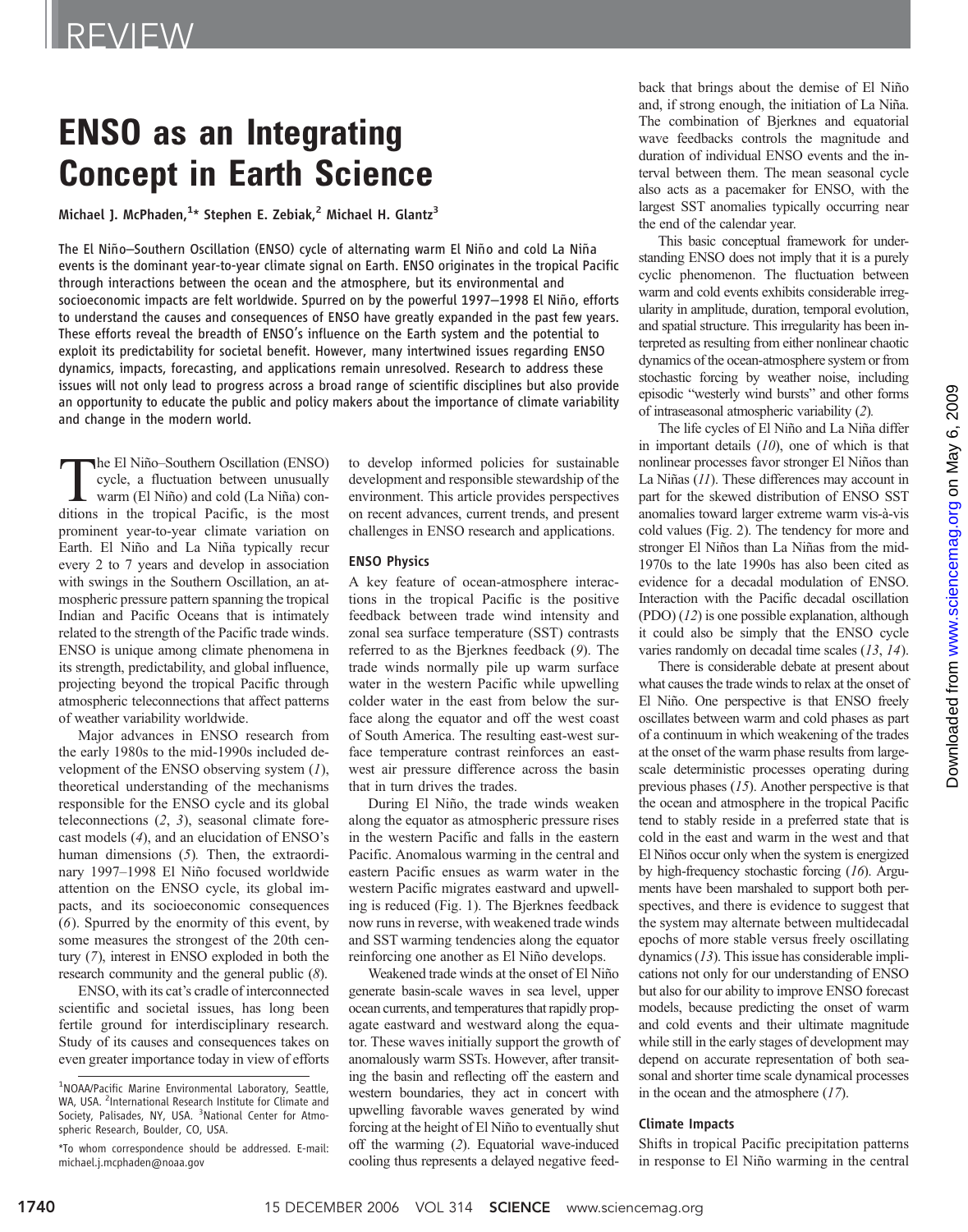and eastern Pacific typically bring drought to Australia, Indonesia, and neighboring countries, whereas the island states of the central Pacific and the west coast of South America are often inundated with heavy rains. Changes in the location and intensity of this rainfall and associated latent heat release into the atmosphere also lead to widespread changes in atmospheric circulation and weather patterns outside the tropical Pacific referred to as teleconnections (3). The remote effects of ENSO are felt in the North and South Pacific (Fig. 1), in all other ocean basins, on all seven

continents  $(3, 18, 19)$ , and in the stratosphere (20). Strong events like those in 1982–1983 and 1997–1998 have dramatic worldwide consequences, whereas weak events like the one in 2004–2005 (Fig. 2) may have impacts that are muted or even undetectable above the background weather noise of the atmosphere (21). La Niña often produces climate impacts that are roughly opposite to those of El Niño, although asymmetries in convective heating of the tropical atmosphere due to warm and cold SST anomalies favor larger atmospheric responses to strong El Niños than to strong La Niñas (22).

El Niño and La Niña affect the frequency, intensity, and spatial distribution of tropical storms. In the Atlantic, for example, hurricanes tend to be reduced in number and intensity during moderate to strong El Niño events but stronger and more numerous during La Niña events. These yearto-year changes translate into a 3-to-1 greater likelihood of a major Atlantic hurricane striking the United States during La Niña versus El Niño years, with correspondingly higher economic losses during La Niña years (23).

Geographically, the impacts of El Niño and La Niña are most consistent from event to event in

the tropical Pacific and bordering areas where the atmosphere responds directly to SST forcing (3). Impacts are prominent but less consistent at higher latitudes and in other ocean basins remote from the Pacific because of interference from weather noise or other regional modes of climate variability. Teleconnections may also vary with time because of long-term changes in the structure and amplitude of ENSO SST anomalies or because of changes in atmospheric circulation that affect far-field responses to tropical Pacific SST forcing (24, 25). Thus, although El Niño and La Niña often lead to systematic seasonal shifts in regional weather patterns that favor drought,

flood, heat waves, and extreme events, actual impacts may vary from those expected for any given ENSO episode.

#### Ecosystems

The altered environmental conditions that result from El Niño and La Niña influence global patterns of primary production (the fixation of carbon by plants) (26), with effects that ripple through higher levels of the food chain in both marine and terrestrial ecosystems. During El Niño, primary production in the tropical Pacific, which accounts for 10%



Fig. 1. El Niño anomalies in SST (color shading and scale in °C), surface atmospheric pressure (contours), and surface wind stress (vectors) in the Pacific basin. Pressure contour interval is 0.5 mb, with solid contours positive and dashed contours negative. Wind stress vectors indicate direction and intensity, with the longest vector equivalent to ~1 N m*−*<sup>2</sup> . The patterns in this graphic are derived from a linear regression against SST anomalies averaged over 6°N–6°S, 90°W–180° in the eastern and central equatorial Pacific. All quantities scale up or down with the intensity of anomalies in this index region, that is, higher for strong El Niños and lower for weak El Niños. Anomalies of opposite sign apply to La Niña events, although there are some differences in the spatial patterns of El Niño and La Niña that this linear analysis does not capture (10, 11).

> of the total in the world ocean, significantly decreases in response to weakened upwelling (27). This reduced productivity affects the mortality, fecundity, and geographic distribution of marine mammals, sea birds, and commercially valuable fish species (28). El Niño's impact on Pacific ecosystems extends from the open ocean to the west coasts of North and South America and involves benthic as well as pelagic communities (29). Moreover, atmospheric teleconnections can influence marine ecosystems remote from the tropical Pacific, such as in the Southern Ocean where ENSO affects the abundance and distribution of krill, a keystone species in the Antarctic marine ecosystem (30).

Populations decimated by El Niño, particularly at higher trophic levels, may require several years to fully rebound. The collapse of the Peruvian anchovy fishery during the 1972–1973 El Niño is a classic example. The fishery was the largest in the world, with harvests of over 12 million metric tons in the early 1970s. However, a decade of overfishing had reduced the resilience of the anchovy stocks to withstand major environmental disturbances. This set the stage for a catastrophic shift in the ecosystem when sea temperatures warmed and the food chain was disrupted. Anchovy har-

> vests during the subsequent 20 years were reduced by an order of magnitude, a reduction reinforced by a decadal shift toward warmer tropical Pacific temperatures in the mid-1970s (31).

Elevated temperatures associated with strong El Niño events lead to bleaching of tropical corals. The most massive and widespread episode of bleaching occurred during the 1997–1998 El Niño, when 16% of the world's reef-building coral died (32). Decadal warming trends in tropical ocean temperatures, possibly related to global warming, contributed to this bleaching by elevating background temperatures on which El Niño SST anomalies were superimposed.

ENSO influences terrestrial ecosystems primarily by altering patterns of rainfall, surface temperature, and sunlight availability, which affect primary productivity, plant and animal mortality, and speciesspecific reproductive strategies. Effects of El Niño and La Niña have been documented in such diverse environments as tropical rainforests, mangrove swamps, boreal forests, deserts, and semiarid shrub lands (28, 33). In the Galapagos Islands, for example, seasons of unusually heavy rainfall associated with El Niños lead to the greening and flowering of an otherwise arid landscape.

Sharp increases in the population of Darwin's finches result from the increased availability of seeds and insects, with some species faring better than others depending on body and beak size. Many broods of a reproductively successful finch species can hatch over the course of a strong El Niño event, so the forces of natural selection act to produce evolutionary changes in key physical traits that are passed from one generation to the next. These adaptations provide a unique demonstration of Darwin's theory of evolution (34).

Species may respond in unexpected ways to ENSO forcing as a result of biotic interactions involving competition and predator-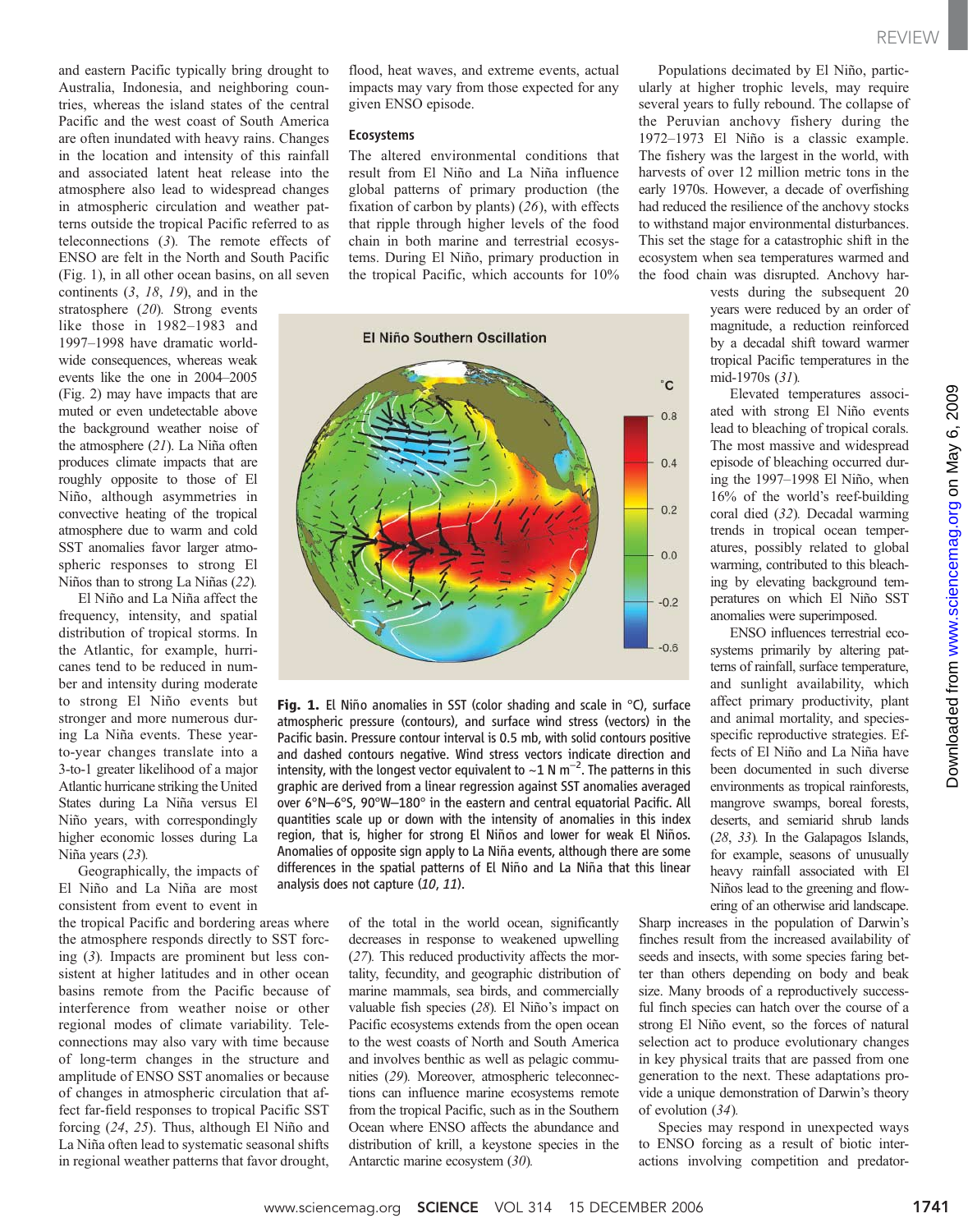

Fig. 2. The Southern Oscillation index (SOI) and Niño-3.4 SST index for January 1950 to September 2006. This plot illustrates the coupled interactions between the ocean and the atmosphere that give rise to ENSO variations. Low SOI values are associated with weaker trade winds and warm sea temperatures (El Niño), whereas high SOI values are associated with stronger trade winds and cold sea temperatures (La Niña). The Niño-3.4 index is computed from monthly SST anomalies in the region 5°N–5°S, 120°–170°W. Positive anomalies >0.5°C indicate El Niño events, and negative anomalies 0.5 are shaded to emphasize the relationship with El Niño and La Niña. In the left panel, values have been smoothed with a 5-month running mean for clarity. The right panel shows the last 13 months of the record (unsmoothed) to highlight developing El Niño conditions in late 2006. Note the different scales for Niño-3.4 SST and SOI in the two panels.

prey relationships (28). ENSO impacts may also be exaggerated by land-use practices (35) and in some cases may catalyze shifts in ecosystems that persist stably for decades (33). Forest fires, like those that burned out of control over large drought-affected regions of Central America, the Amazon, and Indonesia during the 1997–1998 El Niño, result in catastrophic changes in ecosystem structure and function as habitat is destroyed and endemic populations are decimated. Local extinctions that affect biodiversity are also possible as in the case of fig wasps in Borneo, which disappeared as a result of extreme drought associated with the 1997–1998 El Niño (36).

#### Global Carbon Cycle

Year-to-year variability in global atmospheric carbon concentrations is dominated by the ENSO cycle (37). The equatorial Pacific is the largest natural oceanic source of carbon to the atmosphere, outgassing about 1 billion metric tons of carbon in the form of  $CO<sub>2</sub>$  per year. The source of this carbon is equatorial upwelling, which brings water rich in inorganic carbon from the interior ocean to the surface. During El Niño, equatorial upwelling is suppressed in the eastern and central Pacific, significantly reducing the supply of  $CO<sub>2</sub>$  to the surface (38). As a result, the global increase in atmospheric  $CO<sub>2</sub>$ , which is primarily driven by anthropogenic sources, noticeably slows down during the early stages of an El Niño. However, during the later stages of an El Niño, global  $CO<sub>2</sub>$ concentrations rise sharply, reflecting the delayed response of the terrestrial biosphere to El Niño–induced changes in weather patterns. Widespread droughts and elevated temperatures in the tropics contribute to an increase in the number and extent of forest fires and to modification of the balance between respiration and photosynthetic uptake of  $CO<sub>2</sub>$  in land plants. These processes, which were particularly pronounced during the severe 1982–1983 and 1997–1998 El Niños (39), result in an anomalous increase in the supply of  $CO<sub>2</sub>$  to the atmosphere sufficient to override the reduction in  $CO<sub>2</sub>$  from decreased equatorial upwelling. Forest fires in Indonesia during the 1997–1998 El Niño, because of their scale and duration, released unprecedented amounts of  $CO<sub>2</sub>$  into the atmosphere, producing the largest annual increase in concentrations since recordkeeping began in 1957 (40).

#### Forecasting ENSO and Its Impacts

Except for the regular progression of the seasons, ENSO is the most predictable climate fluctuation on the planet. Its predictability is based on wind-driven seasonal variations in the amount of heat stored in the upper few hundred meters of the tropical Pacific Ocean. These variations affect sea surface temperatures, which in turn influence the global atmospheric circulation. The ability to predict ENSO was first demonstrated in the mid-1980s

using simple dynamical and statistical models (4). This was followed by the development of several other forecast systems of increasing sophistication, with skill (a quantitative measure of forecast accuracy) expected for lead times of up to a year. Surprisingly however, weak to moderate strength ENSOrelated fluctuations of the early to mid-1990s were not well predicted. Forecast models also failed to predict the onset, rapid growth, ultimate magnitude, and sudden demise of the giant 1997–1998 El Nino with uniform reliability (41).

Despite considerable efforts in model and forecast system development, progress in improving prediction skill has been very modest in recent years. Dynamical methods offer the most promise for further improvement in the long term, but they are not at present systematically better than statistical methods (42). Virtually all coupled climate models exhibit significant bias errors in the simulation of ENSO variations and the mean tropical Pacific climate (43). Coupled model forecasts are also prone to experience "initialization shock," a rapid unphysical adjustment toward the model climatology that can interfere with the ability to correctly evolve real climate signals. Moreover, few if any 3 of these models realistically represent variability associated with westerly wind bursts and other tropical intraseasonal time-scale fluctuations.

In parallel with efforts to reduce model biases, minimize initialization shock, and improve overall model performance, ensemble forecast methods have recently been developed to enhance forecast skill. These methods involve averaging over several individual forecasts from a single model or averaging over the forecasts from several different models (44). One such ensemble illustrates SST predictions for the development of an El Niño this year (Fig. 3). Warming is already under way (Fig. 2), although there is uncertainty in the ultimate strength of the event given the spread of the forecasts, which range from weak to moderate in amplitude. It is noteworthy that this ensemble of models did not predict significantly enhanced probabilities of El Nino development until July 2006, more or less coincident with the occurrence of westerly wind bursts in the western Pacific and observed warming in the central Pacific.

From a societal perspective, it is important to predict not only ENSO-related ocean temperature fluctuations but also seasonal climate anomalies throughout the world. Statistical and dynamical modeling approaches are both presently used for this purpose (45), and they indicate the likely development of typical El Niño temperature and precipitation anomalies for the 2006–2007 boreal fall and winter season (46). However, as with the ultimate magnitude of the event, there is considerable uncertainty at present in the expected severity of its impacts.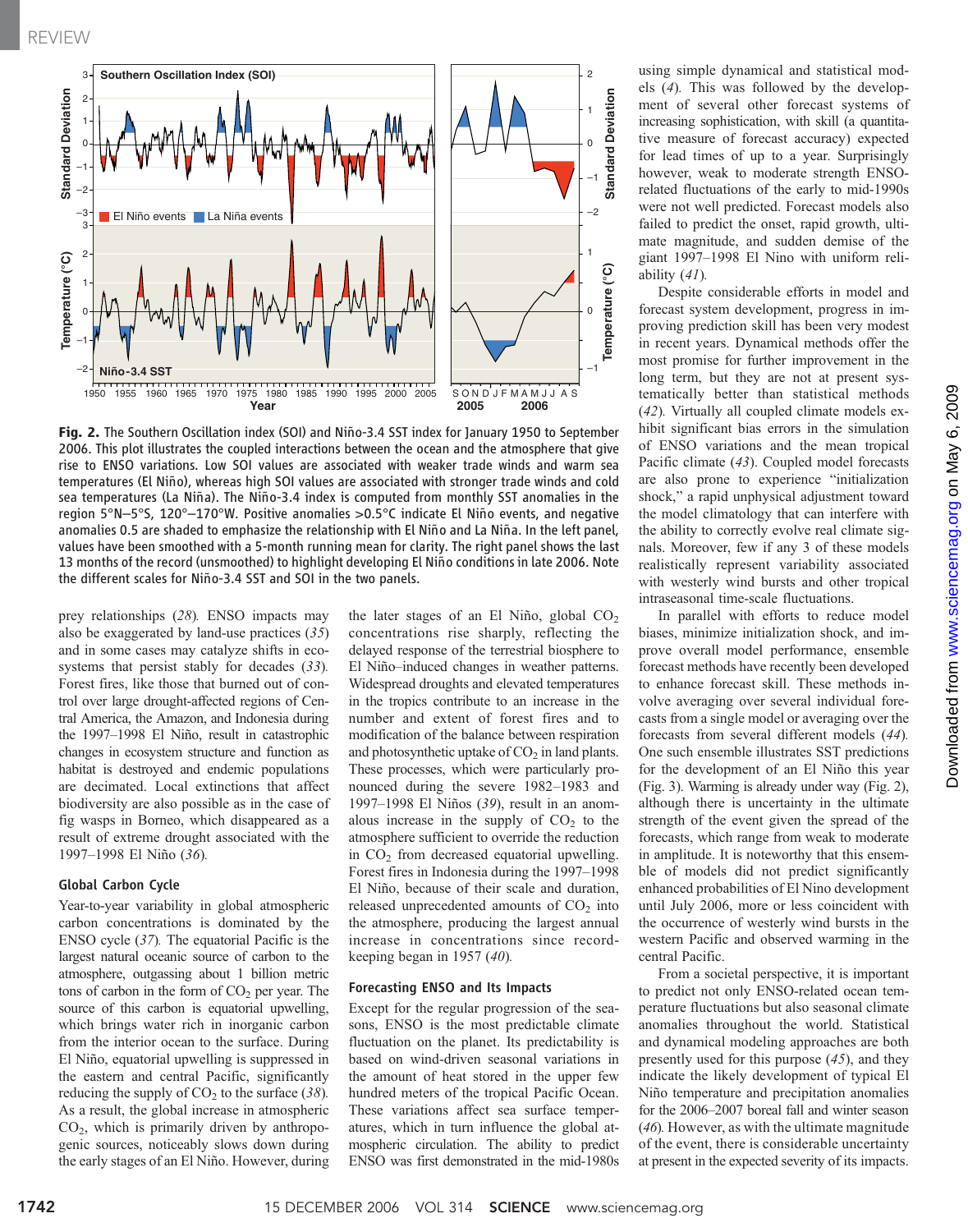Promising methods to improve forecasting of seasonal climate anomalies in the future are under development, including those that combine information from an ensemble of dynamical global climate models weighted according to their relative reliability (47).

#### Practical Applications

ENSO variability affects agriculture, power generation, fresh water resources, public health and safety, forestry, fisheries, transportation, tourism, financial markets, and many other spheres of climate-sensitive human endeavor (48). To cite a few specific examples, ENSOrelated changes in temperature and precipitation create conditions favorable for the spread of zoonotic, insect-borne, and water-borne diseases such as hantavirus, malaria, dengue fever, and cholera (49). As a measure of impact, many of the 22,000 lives lost during the 1997–1998 El Niño were related to disease outbreaks in the developing world (6). The unprecedented scale of the Indonesian forest fires (35) and the resulting veil of haze and smog throughout Southeast Asia during 1997–1998 also led to widespread respiratory illness (50).

Drought as well as flooding can adversely affect both subsistence agriculture and the production of cash crops. ENSO-related shifts in precipitation patterns have affected the production of wheat, rice, maize, sugar cane, and other important crops in far-flung corners of the globe (48, 51, 52). Historically, droughtrelated crop failures due to El Niño were a major contributor to famine that would periodically devastate vulnerable populations (53).

Current ENSO climate forecasts have modest skill at two- to three-season lead times, although for specific seasons and locations performance is much better  $(45)$ . Thus, even in view of their limitations, ENSO forecasts can provide valuable input to the development of risk-management strategies for many climatesensitive activities. In addition, although forecasting the precise onset of warm and cold events is problematic, it is known that ENSO SST anomalies during the second half of the calendar year tend to persist for about two seasons. Therefore, once an event is under way, simply being able to observe and describe its evolution can provide valuable information for decision makers.

The predictability of ENSO has prompted many efforts to make practical use of climate analysis and forecast information (54). Examples include input to management strategies for public health (50, 55), agriculture and food security (51, 52), fresh water resources (56), and fisheries (57). ENSO's impacts on stormgenerated surface waves and coastal ocean circulation, which affect geological processes such as shoreline erosion and accretion, have been factored into land development and coastal zone management plans at local governmental levels (58).



Fig. 3. Statistical and dynamical model forecasts for SST in the Niño-3.4 region (5°N–5°S, 120°–170°W). Forecasts in most cases are from September 2006 initial conditions and are for seasonal averages from October-November-December (OND) 2006 through June-July-August (JJA) 2007 seasonal averages. Most models predict significant warm anomalies (>0.5°C anomaly), indicating the likelihood of a weak to moderate strength El Niño lasting at least into boreal spring 2007. The forecasts represent ensemble means or, for most statistical models, a single deterministic forecast. Institutions involved in issuing the forecasts are indicated by different symbols and listed at right (80). Area between the dashed lines at  $\pm 0.5^{\circ}$ C indicates neutral conditions. Observed values (OBS) for July-August-September (JAS) 2006 and for September 2006 alone are shown as black diamonds. The inset shows observed SST anomalies averaged over 3 to 30 September 2006, with the Niño-3.4 region outlined. Contour interval in the inset is 0.5°C, with warm anomalies in yellow to red colors and cold anomalies in blue. See http://iri. columbia.edu/climate/ENSO/currentinfo/SST\_table.html for a description of the various models and the methods by which the forecasts are compiled.

To be of value, seasonal forecasts need to be delivered with sufficient accuracy, timeliness, and detail. Communicating the probabilistic nature of the forecasts and their uncertainties is also essential (52) because forecasts are not 100% perfect and outcomes sometimes are at odds with expectations. Despite these challenges, though, prudent use of ENSO forecasts can pay dividends. California, for instance, saved US \$1 billion in 1997–1998 as a result of actions taken by individuals, businesses, and government in response to advance warning of El Niño's impending impacts (59).

Most efforts to make use of ENSO forecast information have focused on preparing for El Niño events because in the past 25 years they have tended to be more frequent, stronger, and dramatic in terms of impacts than La Niña events. However, predictability can be exploited advantageously for both phases of the ENSO cycle (60). Also, it is often the adverse impacts of ENSO variations that receive the most publicity, whereas the benefits, at least for some regions of the globe, are much less understood and appreciated. It is estimated, for example, that the 1997–1998 El Niño resulted in a net benefit of \$20 billion to the U.S. economy because of the reduced number of land-falling

hurricanes and the unusually warm winter in the Midwest (59).

#### ENSO Past and Future

Evidence from natural climate archives such as corals and lake sediments indicates that ENSO varied significantly in strength in the geologic past. For example, changes in the Earth's radiation balance due to major volcanic eruptions, variations in solar output, and the precession of the Earth about its axis have all affected the ENSO cycle over the past 130,000 years (9, 61, 62). Further back in time, permanent El Niño–like conditions developed in the tropical Pacific during the warm Pliocene  $~\sim$ 3 to 5 million years ago when atmospheric  $CO<sub>2</sub>$  levels were comparable to those of today (63). Also, evidence suggests a more energetic ENSO cycle during the Eocene "hothouse"  $\sim$ 35 to 55 million years ago when atmospheric CO2 concentrations approached levels that were twice the pre-industrial values (64).

Past climates are not exact analogs for the modern world, but it is reasonable to assume that changes in the radiative balance of the earth due to anthropogenic greenhouse gas emissions could affect climatic conditions in the tropical Pacific. Using this logic, some investigators have interpreted the tendency for stron-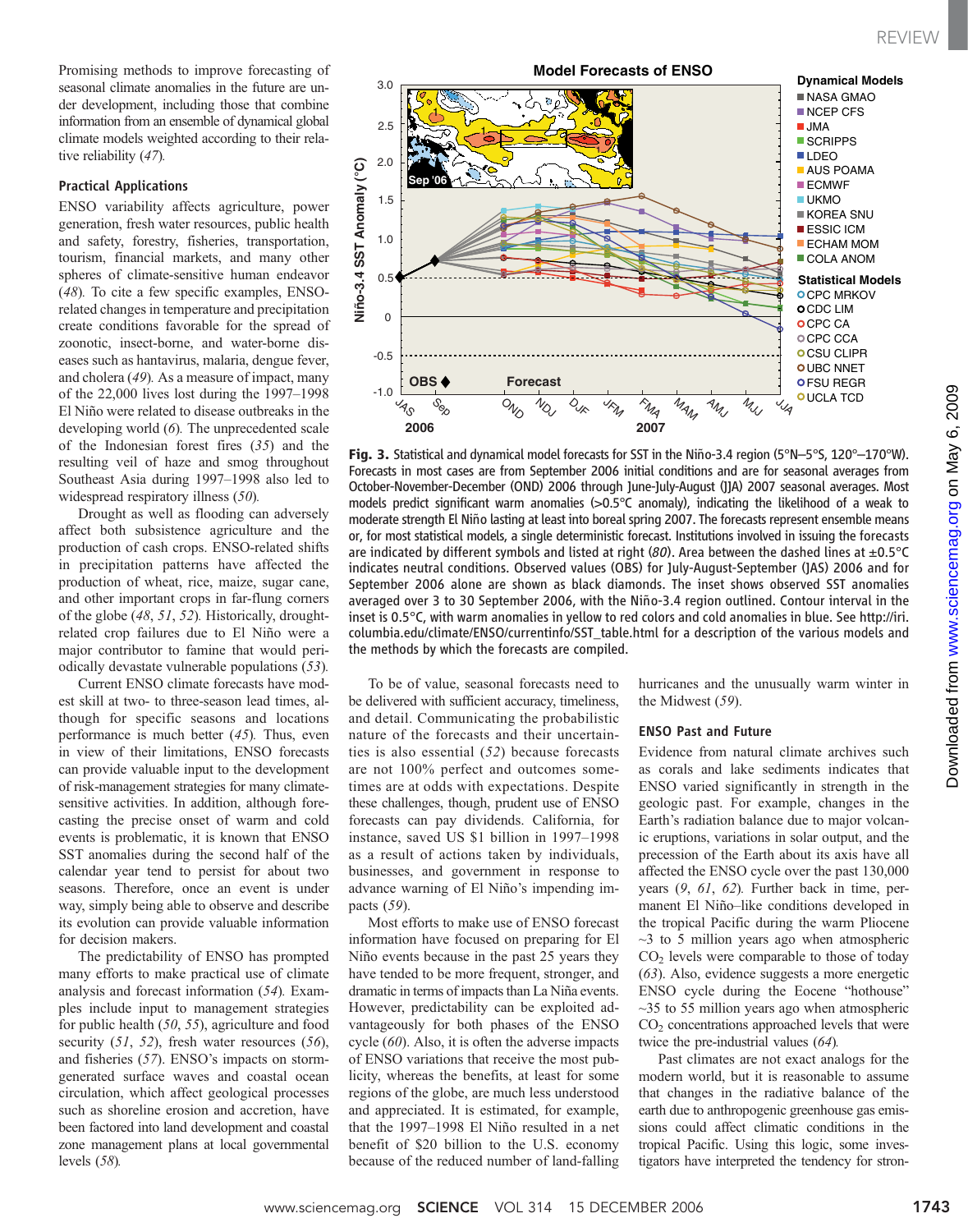### REVIEW

ger and more frequent El Niños than La Niñas since the mid-1970s (Fig. 2) as a manifestation of global warming. This recent behavior is, however, most likely not outside the range expected for natural climate variability (62, 65). Competing hypotheses, such as random fluctuations or interaction with the PDO, are equally plausible (13). Thus, there is no definitive evidence from the instrumental record at present for changes in ENSO behavior in response to greenhouse gas forcing.

How future global warming may affect ENSO is open to debate. The consensus outlook from the current generation of global climate models suggests no significant change in ENSO characteristics under various greenhouse gas emission scenarios that presume a doubling of atmospheric  $CO<sub>2</sub>$  from preindustrial levels over the next 100 years (66). Similarly, there is no clear indication of a significant shift toward either permanent El Niño–like or permanent La Niña–like background conditions in response to doubled  $CO<sub>2</sub>$  concentrations (9, 66). However, climate models have known flaws that compromise the reliability of future projections in the tropical Pacific (67).

Therefore, we cannot say with confidence at present how global warming will affect either ENSO variability or the background state on which it is superimposed (9). Nonetheless, substantial long-term changes in the tropical Pacific, if they were to occur, could amplify global warming (63, 68) and leave regional-scale fingerprints on it by shifting the probability distribution of ENSO-related teleconnections. These changes would affect marine and terrestrial ecosystems, in some cases counterintuitively because of species interactions or other nonlinear biological processes (33). Systematic changes in the tropical Pacific would feed back to the global carbon cycle by modifying the balance of carbon sources and sinks in the ocean and on land (38). Altered climatic conditions in the tropical Pacific would likewise introduce a wild card into the effects of global warming on hurricane frequency and intensity, currently a topic of hot debate (69).

#### Concluding Remarks

The first years of the 21st century have witnessed a burgeoning interest in the ENSO cycle, its impacts on the Earth system, and its socioeconomic consequences. This interest was stimulated by the powerful 1997–1998 El Niño and enabled by research advances over the previous two decades. ENSO is the strongest and most predictable natural variation of Earth's climate on year-to-year time scales, affecting physical, biological, chemical, and geological processes in the oceans, in the atmosphere, and on land. As a key piece of Earth's complex climate puzzle, it provides a conceptual framework within which to coherently interpret seemingly disconnected events in widely separated parts of the globe. By virtue of their

recurrence every few years and their distinctive global pattern of environmental impacts, El Niño and La Niña also provide a unique context for developing testable hypotheses about how various components of the Earth system respond to climate forcing. Knowledge about the ENSO cycle and the ability to forecast its variations, however limited at present, supply valuable information for economic development, public welfare, and responsible stewardship of Earth's limited natural resources. From a broad perspective, therefore, ENSO represents an integrating concept across a range of disciplines in the Earth and related social sciences. Moreover, as a fascinating scientific problem with real-time climate impacts and tangible socioeconomic consequences, ENSO offers an opportunity to educate the public and policy makers about natural climate variability and, by extension, climate change.

#### References and Notes

- 1. M. J. McPhaden et al., J. Geophys. Res. 103, 14,169 (1998).
- 2. J. D. Neelin et al., J. Geophys. Res. 103, 14,261 (1998).
- 3. K. E. Trenberth et al., J. Geophys. Res. 103, 14,291 (1998).
- 4. M. Latif et al., J. Geophys. Res. 103, 14,375 (1998).
- 5. M. H. Glantz, Current of Change: Impacts of El Niño and La Niña on Climate and Society. (Cambridge Univ. Press, Cambridge, UK, 2001).
- 6. It has been estimated that the 1997–1998 El Niño resulted in 22,000 fatalities and US \$36 billion in economic losses worldwide (70).
- 7. M. J. McPhaden, Science 283, 950 (1999).
- 8. According to the Web of Science Citation Index (71), during the 5-year period from 2001 to 2005, 4257 publications in the refereed earth science literature appeared with El Niño, La Niña, or ENSO in the abstract, the title, or as a key word. This output represents more than half of all 8128 ENSO-related papers published in the 40 years since 1966 when the first seminal paper on El Niño as a basin-wide phenomenon was published (72).
- 9. M. A. Cane, Earth Planet. Sci. Lett. 230, 227 (2005).
- 10. N. Larkin, D. E. Harrison, J. Clim. 15, 1118 (2002).
- 11. S.-I. An, F. F. Jin, J. Clim. 17, 2399 (2004).
- 12. N. J. Mantua, S. R. Hare, J. Oceanogr. 58, 35 (2002).
- 13. A. V. Fedorov, S. G. H. Philander, Science 288, 1997 (2000).
- 14. It has been proposed that the Pacific Decadal Oscillation results from rather than causes the decadal variation of ENSO (73).
- 15. D. Chen, M. A. Cane, A. Kaplan, S. E. Zebiak, D. Huang, Nature 428, 733 (2004).
- 16. W. S. Kessler, Geophys. Res. Lett. 29, 2125 10.1029/ 2002GL015924 (2002).
- 17. High-frequency intraseasonal forcing has often been characterized in terms of purely stochastic noise. However, large-scale seasonally varying background conditions in the tropical Pacific modulate aspects of this forcing, such as seasonal mean variance levels, so there may be a partially deterministic and predictable component to it as well (74).
- 18. ENSO teleconnections to Europe are relatively weak, but there is potentially a predictable signal in European rainfall during boreal spring after the peak SST anomalies in both El Niño and La Niña years (75).
- 19. ENSO impacts in Antarctica are described in (76).
- 20. M. Taguchi, D. L. Hartmann, J. Clim. 19, 324 (2006).
- 21. The weakness of the 2004–2005 El Niño and its shortlived, limited climatic impacts sparked controversy in the scientific community as to whether the event should even be classified as an El Niño (77).
- 22. M. P. Hoerling, A. Kumar, T. Xu, J. Clim. 14, 1277 (2001).
- 23. R. A. Pielke Jr., C. N. Landsea, Bull. Am. Meteorol. Soc. 80, 2027 (1999).
- 24. H. F. Diaz, M. Hoerling, J. K. Eischeid, Int. J. Climatol. 21, 1845 (2001).
- 25. Many of the confounding factors that affect the robustness of ENSO teleconnections may have been at work in weakening the relationship between ENSO and Indian summer monsoon rainfall during the 1980s and 1990s (78).
- 26. M. J. Behrenfeld et al., Science 291, 2594 (2001).
- 27. F. P. Chavez et al., Science 286, 2126 (1999).
- 28. N. C. Stenseth et al., Science 297, 1292 (2002).
- 29. L. Levin et al., Prog. Oceanogr. 53, 1 (2002).
- 30. L. B. Quetin, R. M. Ross, Mar. Ecol. Prog. 259, 185 (2003).
- 31. F. P. Chavez, J. Ryan, S. E. Lluch-Cota, M. Ñiquen, Science 299, 217 (2003).
- 32. G. R. Walther et al., Nature 416, 389 (2002).
- 33. M. Holmgren et al., Front. Ecol. Environ 4, 87 (2006).
- 34. P. R. Grant, B. R. Grant, Science 296, 707 (2002).
- 35. F. Siegert, G. Ruecker, A. Hinrichs, A. A. Hoffman, Nature 414, 437 (2001).
- 36. R. D. Harrison, Proc. R. Soc. London B. Biol. Sci. 267, 911 (2000).
- 37. P. J. Rayner, I. G. Enting, R. J. Francey, R. Langenfelds, Tellus 51B, 213 (1999).
- 38. R. A. Feely et al., J. Geophys. Res. 111, C08S90, doi: 10.1029/2005JC003129 (2006).
- 39. S. J. Wright, in Rain Forests: Past, Present, and Future, E. Bermingham, C. Dick, C. Moritz, Eds. (Univ. Chicago Press, Chicago, 2005), pp. 295–310.
- 40. S. E. Page et al., Nature 420, 61 (2002).
- 41. A. G. Barnston, M. H. Glantz, Y. He, Bull. Am. Meteorol. Soc. 80, 217 (1999).
- 42. G. J. van Oldenborgh, M. A. Balmaseda, L. Ferranti, T. N. Stockdale, D. L. T. Anderson, J. Clim. 18, 3240 (2005).
- 43. E. Guilyardi, Clim. Dyn. 26, 329 (2006).
- 44. T. N. Palmer et al., Bull. Am. Meteorol. Soc. 85, 853 (2004).
- 45. L. Goddard et al., Int. J. Climatol. 21, 1111 (2001).
- 46. NOAA, National Weather Service, Climate Prediction Center, ENSO Diagnostic Discussion Archives, www.cpc. ncep.noaa.gov/products/expert\_assessment/ ENSO\_DD\_archive.shtml.
- 47. F. J. Doblas-Reyes, R. Hagedorn, T. N. Palmer, Tellus 57A, 234 (2005).
- 48. M. H. Glantz, Ed., Once Burned, Twice Shy: Lessons Learned from the 1997-98 El Niño (United Nations Univ. Press, Tokyo, 2000).
- 49. The actual occurrence and severity of disease outbreaks depends not only on climatic influences like ENSO but also on a variety of other socioeconomic factors, such as poverty level, public health and sanitation, exposure risks, and government intervention policies. See (78) for a review of ENSO and health.
- 50. R. S. Kovats, M. J. Bouma, S. Hajat, E. Worrall, A. Haines, Lancet 362, 1481 (2004).
- 51. R. Naylor, W. Falcon, N. Wada, D. Rochberg, Bull. Indonesian Econ. Stud. 38, 75 (2002).
- 52. A. Patt, C. Gwata, Glob. Environ. Change 12, 185 (2002).
- 53. M. Davis, Late Victorian Holocausts: El Niño Famines and the Making of the Third World (Verso, London, 2001).
- 54. It is not so much that social and economic losses associated with weather-related hazards are greater during El Niño or La Niña events but that during these times climate conditions may be predictable with greater accuracy (79).
- 55. M. C. Thomson et al., Nature 439, 576 (2006).
- 56. F. A. S. Filho, U. Lall, Water Resour. Res. 39, 1307 10.1029/2002WR001373 (2003).
- 57. K. A. Broad, P. Pfaff, M. H. Glantz, Clim. Change 54, 415 (2002).
- 58. J. C. Allan, P. D. Komar, G. R. Priest, J. Coast. Sci. 38, 83 (2003).
- 59. S. A. Changnon, Bull. Am. Meteorol. Soc. 80, 1819 (1999).
- 60. M. H. Glantz, Ed., La Nina and Its Impacts (United Nations Univ. Press, Tokyo, 2002).